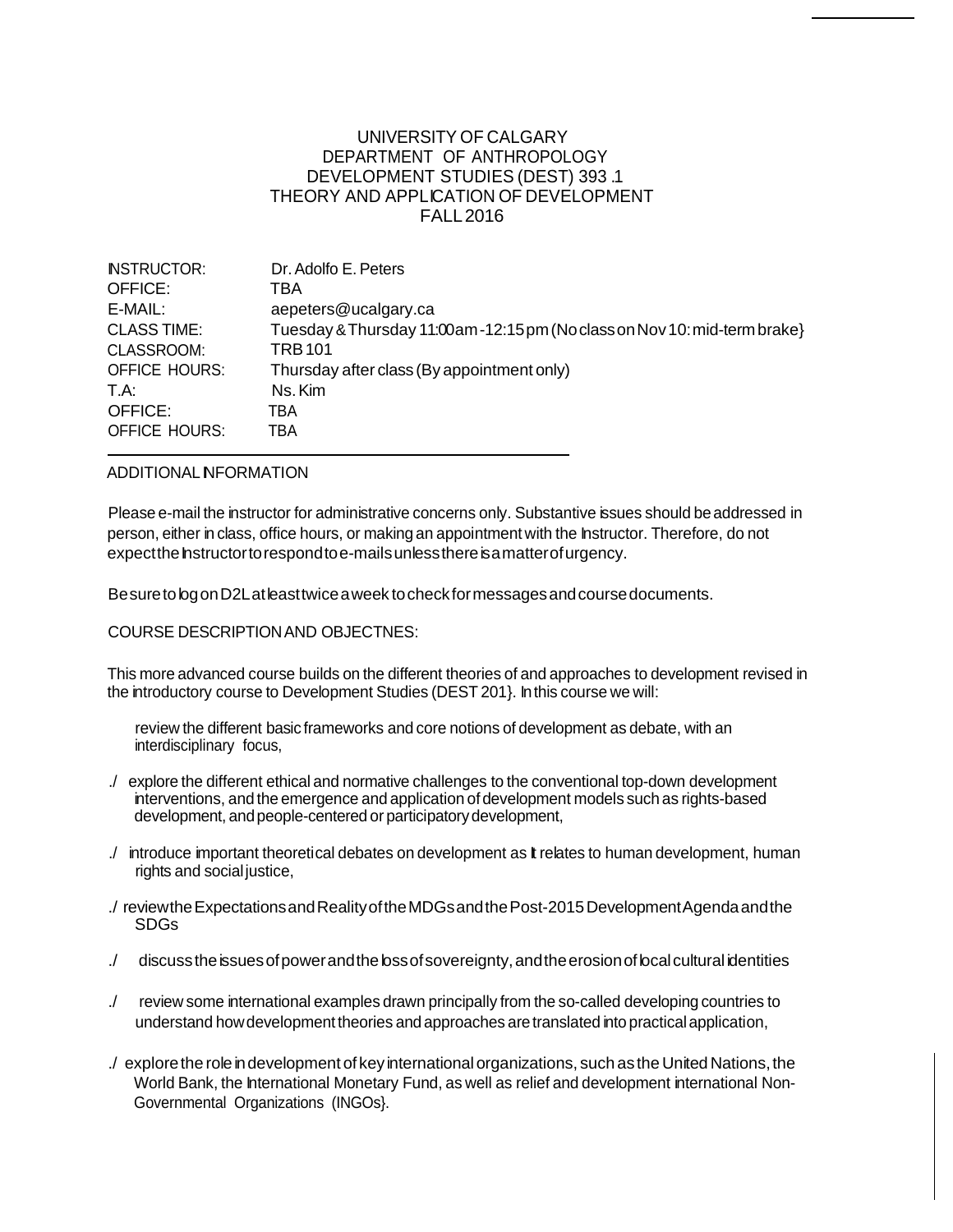By the end of the course, students will be able to:

- ./ developwell-thought out arguments that support/challenge current development issues,
- ./ demonstrateaclearunderstandingofthechangingdevelopmentcontextbroughtaboutby globalization and the different global anti-capitalist social movements,
- "' examinepracticalapplicationsintheplanning,implementation,andevaluationofdevelopment programsandprojects.

Thecourseisstructuredwithinapproximately12weeksinaverycompressedstructure.Thesyllabusis extensive and the class time limited. In order to cover effectively all the issues discussed in the lectures, as well as in the different readings and assignments, there will be a series of h-classexercises during which specific development issues will be discussed. Your participation in lectures and especially in the in-class exercises is important both to your self-improvement and your partial and final grades.

## **TEXTBOOKS AND READINGS**

## **REQUIREDTEXTBOOK: NO**

## **RECOMMENDED BOOKS:**

The books listed below can be consulted for supplemental information on specific development and social change topics as detailed in the schedule of lectures, readings and assignments. Lectures will include information derived/adapted from these books.

Allen, T. &Thomas, B. (Eds). (2000). *Poverty and Development into the 21st Century* (Revised Edition). London:OxfordUniversity Press.(Selectedchapters: 1,2, 9, 15, 17, 18)

Chambers, R.(1997). *WhoseReality Counts? Putting the First Last.* London: Intermediate Technology **Publications** 

Escobar,A(2012withanewpreface)(1995).*EncounteringDevelopment-ThemakingandUnmaking of the Third World.*Princeton, New Jersey: Princeton University Press.

Karns, M. & Mingst, K.A. (2004). *International Organizations - ThePolitics and Processes of Global Governance.* Boulder, Colorado: Lynne Rienner Publishers, Inc.

Koster, K.(2010). *International Project Management.* Lomdon:SAGE

Lineberrry, W.P. (Ed). (1989). *Assessing Participatory Development - Rhetoric Versus Reality.* Boulder, London: Westview Press. (Published in Cooperation with the International Fund for Agricultural Development-!FAD)

Lewis, D. (2014), Non-Governmental Organizations, Management and Development (3rdEd). London: Routledge.

McMichael,P. (2016). *Development and Social Change -A Global Perspective.* (6th Ed.). London: SAGE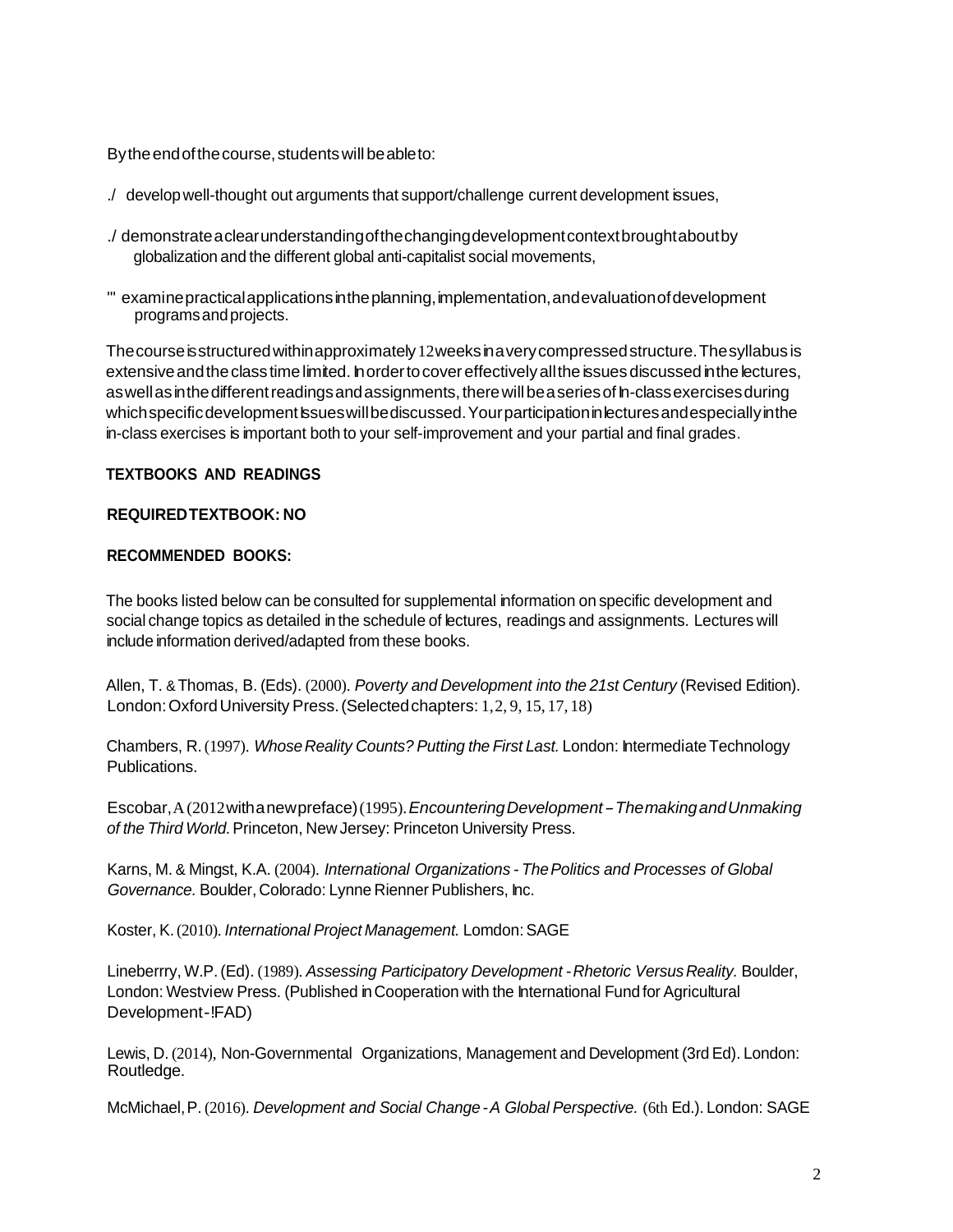Massey, G. (2012). *Ways of Social Change* -*Making Sense of Modem Times.* London: SAGE.

Sachs, J. D. (2006). *The End of Poverty.* New York: Penguin Paperbacks.

Steger, M.B. (2009). *Globalization-A VeryShort Introduction.* (2nd Ed). New York: Oxford University Press.

TheWorldBank. *WorldDevelopment Reports.* Washington: Oxford University Press.

UnitedNations Development Programme. *Human Development Reports.* NewYork: Oxford University Press.

United Nations. (2015).*TheMillennium Development Goals Report.* NewYork: United Nations.

Vandana, D. & Potter, R.B.(Eds). (2014). *The Companion toDevelopment Studies.* (3nlEd.).Oxon and NewYork: Routledge. (Selected chapters:1.14, 1.15,2.1,2.4,2.5,2.6,2.7, 2.8,2.9, 2.10,2.14,3.1,3.2, 4.1, 4.3,4.4,4.6,4.7, 4.8, 5.5,6.1,7.8,8.8,9.4, 10.1,10.3,10.6, 10.8,10.10,10.11)

Vandana, D. & Potter, R.B. (Eds). (March 21,2014). *The Companion to Development Studies.* [Kindle Edition][:http://www.amazon.ca/Compani](http://www.amazon.ca/Compani) on-Development-Studies-Thirdebook/dp/BOOJ5EKLUQ/ref=sr 1 3 bnp 1 kin?s=books&ie=UTF8&gid=1409756240&sr=1- 3&keywords=companion+to+development+studies

Willis, K.(2011). *Theories and Practices of Development* (2ndEd.) NewYork: Routledge.

NOTE: Links to selected articles dealing with participatory development and other development approaches will be posted as the term progresses.

# ASSIGNMENTS AND EVALUATION:

Thisisahighlyparticipatoryand"handson"course. First.youwillsearchforinformationandwritea reportonadevelopmentprojectofyourchoicethathasbeendesignedtoaddressoneormoreofthe MDGsandimplementedsuccessfullysoitcanbeconsideredasa"bestpractice"tobereplicatedinother locations, by other people/organizations, and working under almost similar circumstances. Second, you will work on and complete a Group Project Report including the creation of an International Development Non-Governmental Organization (INGO) and the planning of a development project to be carried out by your INGO. Third, you will participate in a series of in-class exercises.

# COMPOSITION OF FINAL GRADE

| Component                                                              | Due Date    | Weight(o/o) |
|------------------------------------------------------------------------|-------------|-------------|
| <b>INDIVIDUAL Research Report (Projects that Work /Best Practices)</b> | October 13  | 30          |
| <b>FINAL Group Project Report</b>                                      | December s  | 40          |
| FINAL Group Project Report (In-Class Presentation)                     | December6&8 | 10          |
| <b>In-Class Exercises</b>                                              | On-Going    | 20          |
| Total                                                                  |             | 100         |

Notes:(1)All assignments mustbecompletedoracoursegradeofFmaybeassignedatthediscretion of the instructor.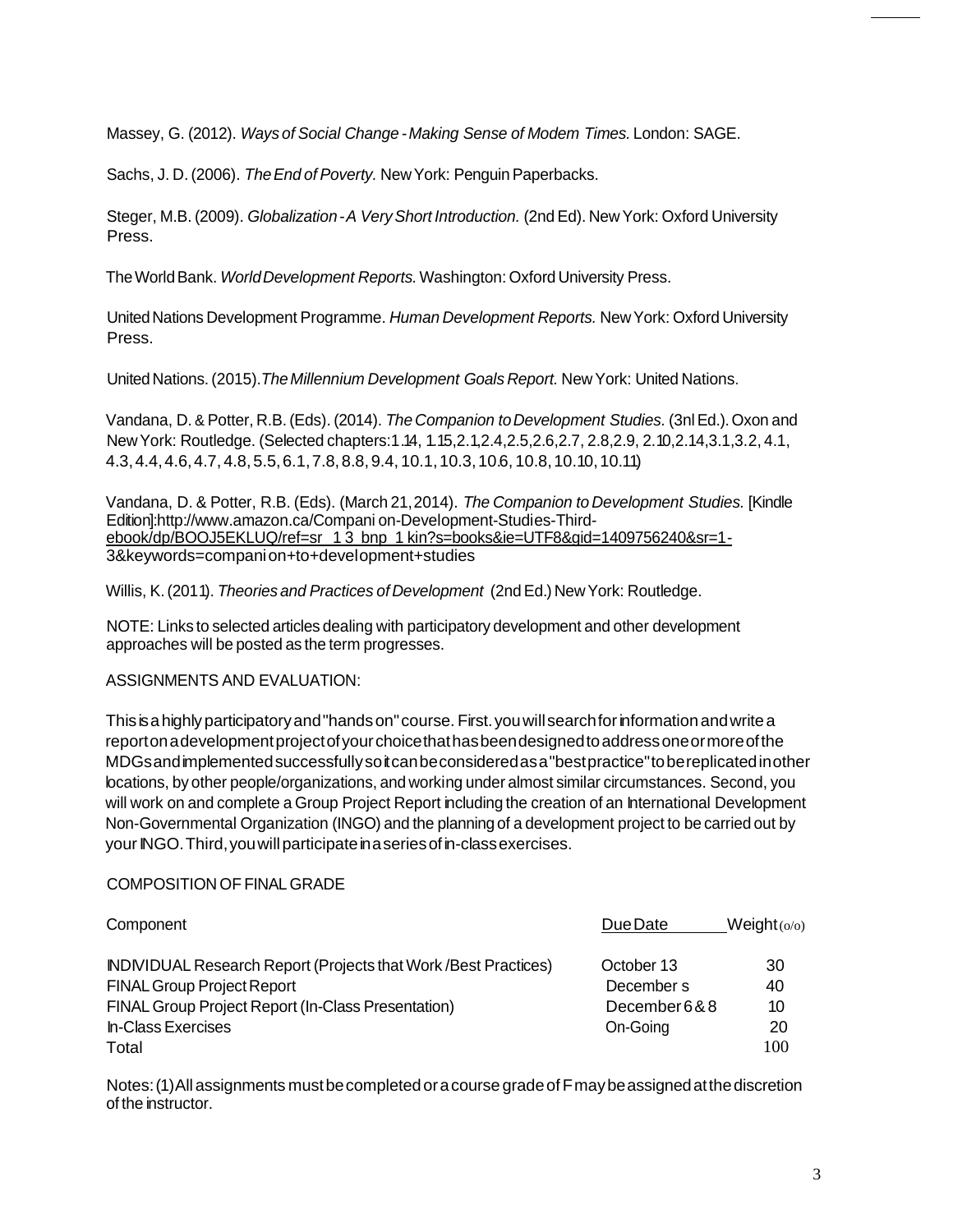- (2) Due dates for all assignments are not negotiable.
- (3) Assignments will not be accepted electronically.

Thedescriptionofeachoneoftheabovecourseevaluationcomponentsisasfollows:

INDIVIDUAL Research Report-Projects that Work (Best Practice)

This assignment will count for 30% of your final grade distributed as follows: 10% for the initial search of information to be reported in the form of an annotated bibliography, and 20% for the assessment report of a development project that is proven to be working effectively and efficiently in any developing country. The guidelines for this assignment will be posted on D2L around the third week of classes. The Report is due on October 13. 2016.

FINAL GROUP PROJECT REPORT: Creation of an INGO and Planning of a Development Project (Each Group should be conformed by four students)

A Group Project Report including the creation of an International Development Non-Governmental Organization (INGO) and the planning of a development project to be carried out by your INGO will be elaborated as a final assignment of the course; it will be submitted on December 1.2016. This Project Report will count for 50% of the course grade distributed as follows: 10% Creation of an INGO, 30% Planning of a Development Project to be implemented by your INGO, and 10% for the in-class presentationoftheoverallGroupProjectReportonDecember1.6&8,2016.Detailsregardingthe subject(s) and methodology for the Group Research Project will be discussed inclass and posted on D2Lfourweeksbeforetheduedate.

Itisthestudent's responsibilitytoorganizeandequallycontributetoallgroupwork.Allmembersofa groupareassignedagroupgradeexceptinsituationswhereindividualgroupmembershavenot contributed equally to the research efforts in which case the instructor will evaluate the individual student's work. It will be at the instructor's discretion to attend to situations (and possible penalties) where some group members are not fully attending to their group responsibilities.

Since the research project in total will count for 50% of the final grade it will be important that students allocatetimewiselyandgivesignificantattentiontotheprojecttoensurethattheydowell inthecourse.

## In-classexercises

There will be an on-going series of in-class exercises around films shown inclasses, guest lectures, and specific current global development issues introduced as part of the lectures and/or discussed in the weeklyreadings. These in-classexercises will count for 20% of the total grade.

Registrar-scheduled Final Examination: NO

Submission of Assignments

Please hand in your assignments directly to the instructor at class. If it is not possible to do so, a daytime drop box is available in ES 620. Assignments will be removed from the drop box and stamped with the CURRENT day's date, then placed in the instructor's mailbox.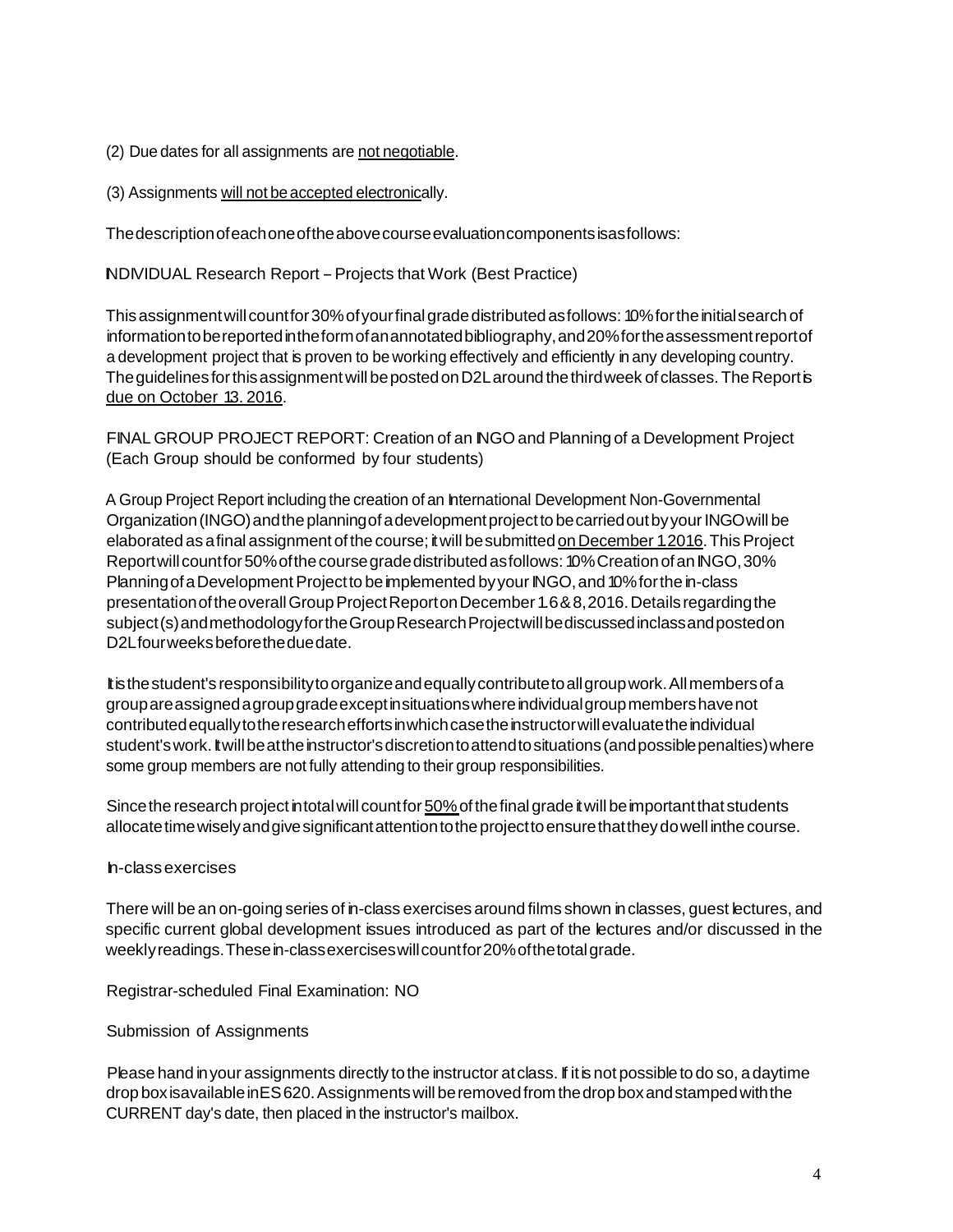Note: It is the student's responsibility to keep a copy of each submitted assignment.

Writing Skills

Allassignmentswillbeassessedatleastpartlyonwritingskills.Writingskillsincludenotonlysurface correctness (grammar, punctuation, sentence structure, etc), butalso general clarity and organization.All assignmentsmustbeproperlydocumentedfollowingtheAPACitationFormat(ifyouneedhelpwithyour writing, see [http://www.ucalgary.ca/ssc/wrltlng-support\).](http://www.ucalgary.ca/ssc/wrltlng-support))

## Policy for Late Assignments

Please befully aware of the following policies regarding late completion of course assignments:

Assignments submitted after the deadline will be penalized with the loss of a grade (e,g.: A-to B+) for eachdaylate.

You must provide advance notice to the instructor if you are unable to complete the group research projectactivities,tohandinyourassignments,ortoparticipateinthein-class-exercises.Allrequestsfor deferral of an assignment or any other class work due to health reasons must be accompanied by written documentation as outlined in the University Calendar and should be obtained while the student has the physical or emotional problem rather than after recovery. Travel arrangements, misreading of the syllabus, and scheduling conflicts with other classes or employment responsibilities are not valid reasons for requesting a deferred assignment or absence to an in-class exercise. Deferred assignments and permissions will not be granted If it is determined that just cause is not shown by the student.

# The Freedom of hformation and Protection of Privacy (FOIP)

Please include your name and ID number on all assignments. Assignments will be returned to students individually, during class, or during the instructor's office hours; if a student **b** unable to pick up her/his assignment, she/he maybe preparedto providepictureIDto pickupassignments inES620afterclasses have ended orduring the instructor's office hours at the beginning of the next term. Personal Information iscollectedinaccordancewiththe*FreedomofInformationandProtectionofPrivacy(FOIP)Act.*For more information, see <http://www.ucalgary.ca/secretarlaUprivacy>

# GRADING SYSTEM

Gradesareenteredasrawscores(percentages)intothegradingsystem.Yourfinallettergradeis computedbasedontheweightedsumofyourrawscores.Thefollowinggradingsystemwillbeusedin this course: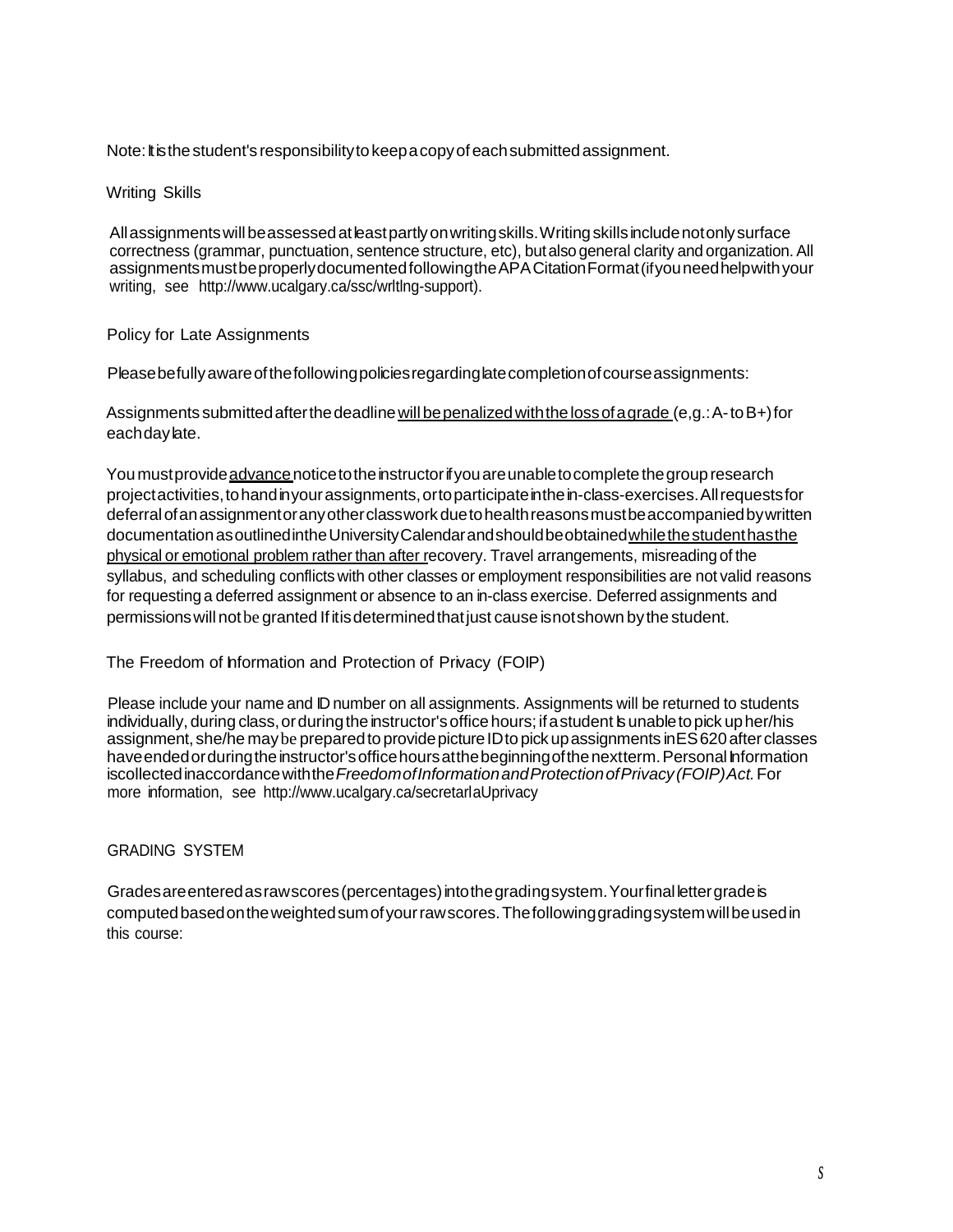| Letter Grade    | <b>Grading Scale</b> |
|-----------------|----------------------|
| A+              | 96%-100%             |
| A               | 90%-95.99%           |
| $A -$           | 85%-89.99%           |
| $B+$            | 80%-84.99%           |
| B               | 75%-79.99%           |
| $8-$            | 70%-74.99%           |
| $\overline{C+}$ | 65%-69.99%           |
| $\mathbf C$     | 60%-64.99%           |
| $\overline{C}$  | 55%-59.99%           |
| D+              | 53%-54.99%           |
| D               | 50%-52.99%           |
| F               | 0%-49%               |

Notes: (1) The hstructor does not post partial or final grades on D2L. Students are advised to keep track of their partial grades as returned by the Instructor.

(2) Final grades will not be posted by the Department of Anthropology. They will be available on your Student Centre after they have been reviewed and approved by the Department.

## Research Ethics

Whenever you perform research with human participants (i.e. surveys, interviews, observation) as part of your university studies, you are responsible for following university research ethics guidelines. Your instructor must review and approve of your research plans and supervise your research. For more information about your research ethics responsibilities, see <http://arts.ucalgary.ca/research/resources/ethi> cs

#### Plagiarism

Using any source whatsoever without clearly documenting it is a serious academic offense. Consequences Include failure on the assignment, failure in the course and possibly suspension or expulsion from the university.

You must document not only direct quotations but also paraphrases and ideas where they appear in your text. A reference listatthe end binsufficient by itself. Readers must be able to tell exactly where your wordsandideasendandotherpeople'swordsandideasbegin.Wordingtakendirectlyfromasource must be enclosed within quotations marks. Paraphrased information must not follow the original wording and sentence structure with only slight word substitutions here and there These requirements apply to all assignments and sources, Including those in non-traditional formats such as Web pages or visual media. All assignments mustbeproperly documented employingthe*APA Citation Format.* There are several academic sites (i.e.Calgary, Cornell, Purdue, Toronto, Alberta, Simon Fraser) that can be consulted for examples about how to use the APA format If you have questions about how to document sources, please consult your instructor ortheWriting Centre (3rd Floor Taylor Digital Family Library or see [http://www.ucalgary.ca/ssc/writ](http://www.ucalgary.ca/ssc/wri)ing-supportl

Internet and electronic communication device Information